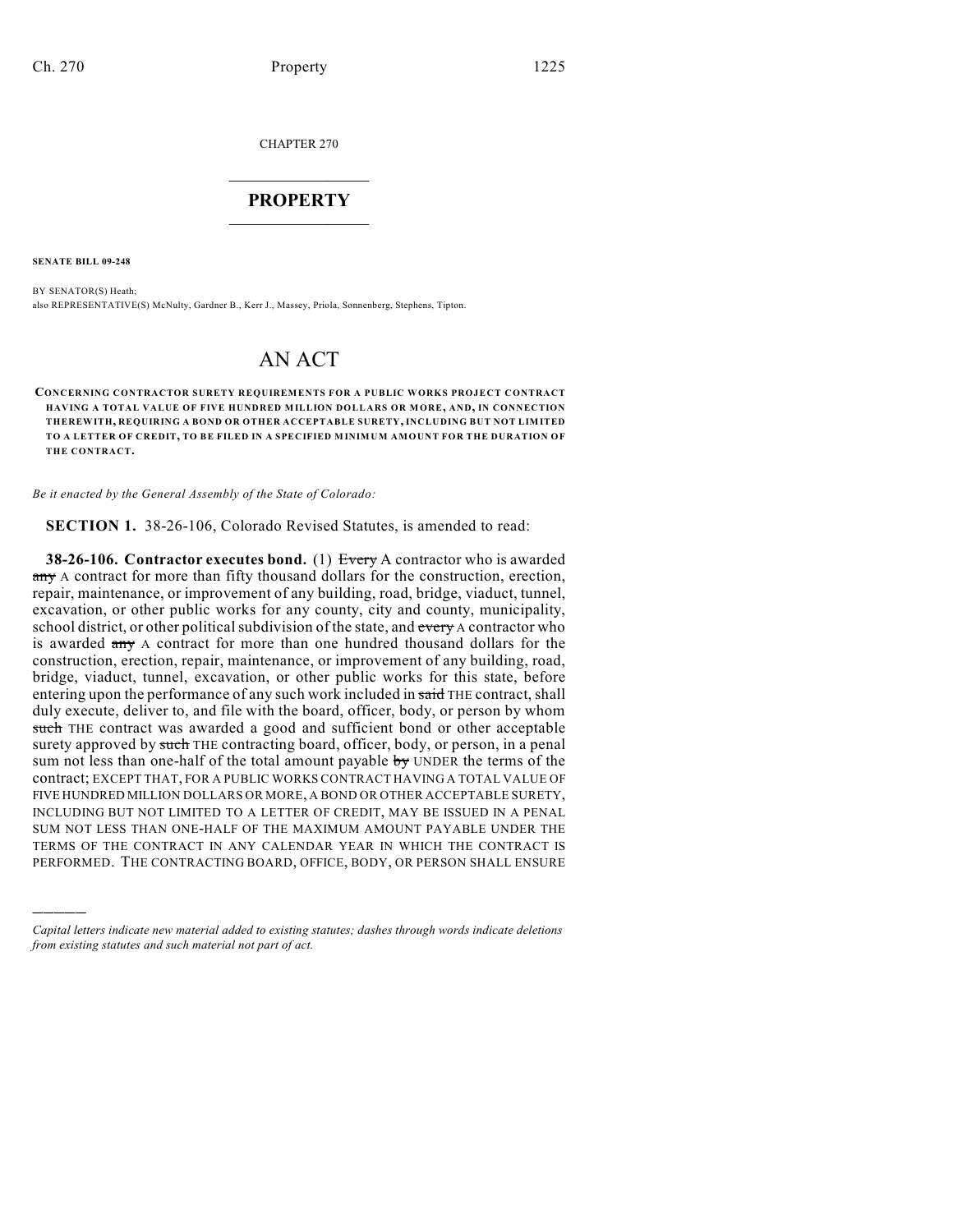1226 Property Ch. 270

THAT THE CONTRACT REQUIRES THAT A BOND OR OTHER ACCEPTABLE SURETY, INCLUDING BUT NOT LIMITED TO A LETTER OF CREDIT, BE FILED AND CURRENT FOR THE DURATION OF THE CONTRACT.

(2) Such A bond OR OTHER ACCEPTABLE SURETY shall be duly executed by a qualified corporate surety OR OTHER QUALIFIED FINANCIAL INSTITUTION, conditioned upon the faithful performance of the contract, and, in addition, shall provide that, if the contractor or his or her subcontractor fails to duly pay for any labor, materials, team hire, sustenance, provisions, provender, or other supplies used or consumed by such contractor or his or her subcontractor in performance of the work contracted to be done or fails to pay any person who supplies laborers, rental machinery, tools, or equipment, all amounts due as the result of the use of such laborers, machinery, tools, or equipment, in the prosecution of the work, the surety OR OTHER QUALIFIED FINANCIAL INSTITUTION will pay the same in an amount not exceeding the sum specified in the bond OR OTHER ACCEPTABLE SURETY together with interest at the rate of eight percent per annum. Unless such A bond OR OTHER ACCEPTABLE SURETY is executed, delivered, and filed, no claim in favor of the contractor arising under such THE contract shall be audited, allowed, or paid. A certified or cashier's check or a bank money order made payable to the treasurer of the state of Colorado or to the treasurer or other officer designated by the governing body of the contracting local government may be accepted in lieu of a bond OR OTHER ACCEPTABLE SURETY.

**SECTION 2.** 38-26-107 (3), Colorado Revised Statutes, is amended to read:

**38-26-107. Supplier may file statement - notice - withholding funds.** (3) At the expiration of such THE ninety-day period, the person or other body awarding the contract shall pay to the contractor such moneys and funds as are not the subject of suit and lis pendens notices and shall retain thereafter, subject to the final outcome thereof, only sufficient funds to insure the payment of judgments which THAT may result from such THE suit. Failure on the part of a claimant to comply with the provisions of sections 38-26-101, 38-26-106, and this section shall relieve the board, officer, body, or person by whom such contract was awarded from any liability for making payment to the contractor. At any time within ninety days following the date fixed for final settlement as published, any person, copartnership, association of persons, company, or corporation, or its assigns, whose claims have not been paid by any such contractor or subcontractor may commence an action to recover the same, individually or collectively, against the surety OR OTHER QUALIFIED FINANCIAL INSTITUTION on the bond OR OTHER ACCEPTABLE SURETY specified and required in section 38-26-106.

**SECTION 3. Act subject to petition - effective date - applicability.** (1) This act shall take effect at 12:01 a.m. on the day following the expiration of the ninety-day period after final adjournment of the general assembly that is allowed for submitting a referendum petition pursuant to article V, section 1  $(3)$  of the state constitution, (August 5, 2009, if adjournment sine die is on May 6, 2009); except that, if a referendum petition is filed against this act or an item, section, or part of this act within such period, then the act, item, section, or part, if approved by the people, shall take effect on the date of the official declaration of the vote thereon by proclamation of the governor.